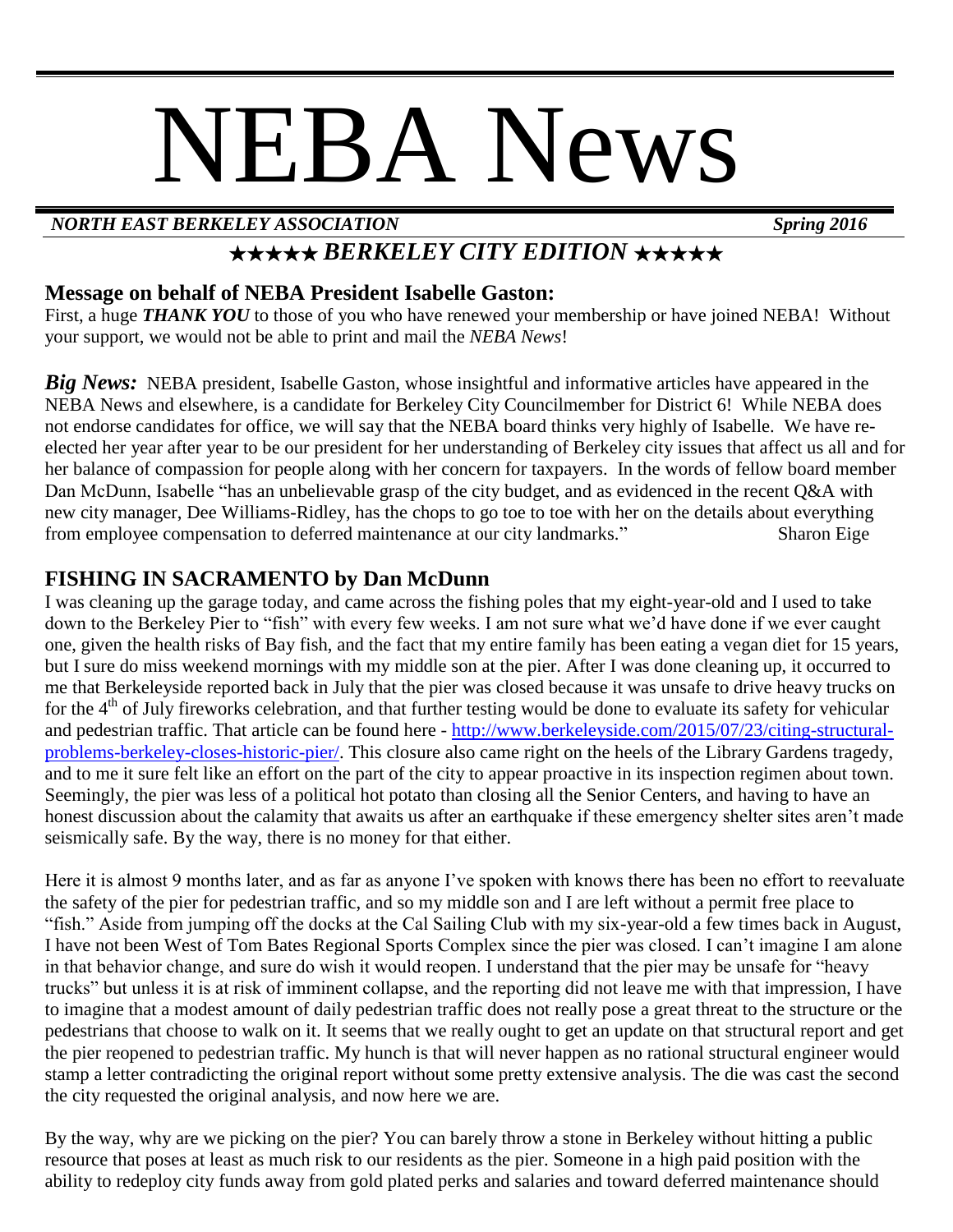really do something about this! I guess for now my kids and I will just spend our weekends at the Rose Garden. No. I mean Willard Pool. Wait, not that either. I mean John Hinkel Park. Ah, forget it. Perhaps I will just head up to Sacramento. I have been told you can't see any of Berkeley's problems from there and the Sacramento residents don't seem to mind them either.

#### **CITY-DESIGNATED EARTHQUAKE SHELTERS DEEMED SEISMICALLY HAZARDOUS AND DON'T COVER DISTRICT 6 by Isabelle Gaston**

City care and shelter sites are community buildings (such as Senior Centers) that provide regular day-to-day services but also may provide care and shelter in times of catastrophe, such as an earthquake. This issue has come to the forefront recently in conjunction with the work of Timothy Burroughs, the City's Chief Resilience Officer, the ongoing frequency of earthquakes in California and elsewhere, and the increasing odds of a local quake.

On January 19<sup>th</sup>, Mr. Burroughs delivered a presentation to City Council on the seismic upgrade needs of the City's seven such sites. According to Mr. Burroughs none of the existing sites would be able to function in the event of a major earthquake without significant and costly repairs, since recent seismic evaluations by structural engineers had concluded that all of the seven sites are at high risk from earthquake damage.

It is estimated that between 3,000-12,000 households in Berkeley will be displaced after a major earthquake. Of those, it is assumed that approximately 1,000-4,000 households will seek temporary shelter provided by the Red Cross or the City, with the rest staying with relatives, friends, or in a hotel. Cost estimates for the seismic upgrades for Berkeley's seven designated shelters were presented as (see Table 1):

| <b>Shelters and Associated Seismic Upgrade Costs</b> |                  |
|------------------------------------------------------|------------------|
| Frances Albrier Community Center                     | \$883,000        |
| Live Oak Community Center                            | \$916,000        |
| North Berkeley Senior Center                         | \$3,289,000      |
| MLK Jr. Youth Services Center                        | \$1,360,000      |
| South Berkeley Senior Center                         | \$1,735,000      |
| West Berkeley Service Center                         | \$1,508,000      |
| James Kenney Community Center                        |                  |
| <b>COST</b>                                          | $$9,691,1,000++$ |
|                                                      |                  |

# Table 1. City of Berkeley's Designated Earthquake

+Note: James Kenney will be seismically upgraded in FY2016-FY2017. ++Note: The total cost of seismic upgrades PLUS deferred maintenance is \$16.8 million dollars.

In response to a question by Councilmember Wengraf about shelters available for residents living east of the Hayward Fault, staff responded that there are no City-owned shelters east of the fault. (Note: the fault runs through the center of the UC Berkeley football field, and then generally north through the hills.) Ms. Wengraf then asked, "Do we have an agreement with the school district to use Cragmont Elementary?" Fire Chief Dave Brannigan responded that it was "a possibility…but the last line of defense" for a variety of reasons (lack of locker rooms and showers). Thus, there is no formal agreement or plan at this point with regard to Cragmont

School. Residents east of the fault would be evacuated to facilities in Contra Costa County or to EBRPD facilities such as Tilden Golf Course or the Brazil Room.

The City also coordinates with UC in disaster planning so would look to them for assistance.

Councilmember Capitelli recommended that staff look into financing seismic upgrades through new bonds. Councilmember Arreguin pointed out that the poor condition of the shelters is just the "tip of the iceberg" when it comes to Berkeley's infrastructure and also supported staff looking into the City's bonding capacity. A bond measure including these seismic upgrades may be on the November 2016 ballot.

Mayor Bates wrapped up the discussion by asking staff to come back with details on the City's bonding capacity so that the issue could be part of a community survey with the thought of putting a bond measure on November's ballot. He concluded "I don't know how else we're going to do it".

NEBA News spring 2016 **Page 2 of 8** After numerous combined years in office, it is unfortunate that our representatives never chose to prioritize the upgrading of our City infrastructure, including these shelters. Let's hope the Council will create a plan soon before the Big Quake hits and our "shelters" collapse.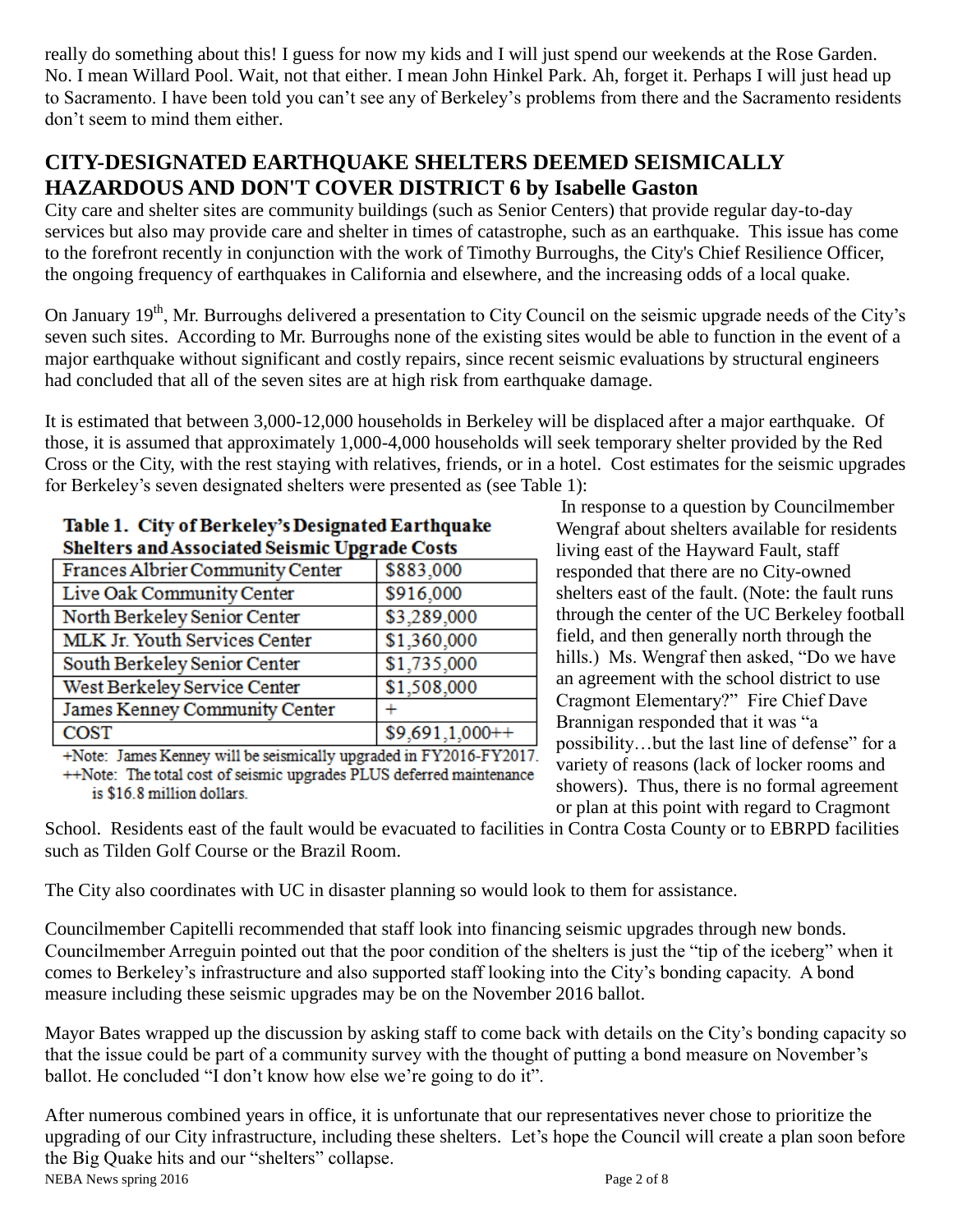#### **UPDATE ON THE "BERKELEY ROSE GARDEN TRELLIS REHABILITATION PROJECT" by Isabelle Gaston**

After several years of inaction, the Berkeley City Council finally approved initial funding for the Berkeley Rose Garden Trellis Rehabilitation Project on March 8, 2016. A contract with HM Construction (in the amount of \$391,620) will begin the first phase of a two-phase project. In the first phase, which is set to commence this summer, the existing trellis will be torn down and a small section (middle third) of the new trellis reconstructed.

It is anticipated that the start of the second, and much larger phase of the project, will occur in late 2017 or early 2018. This assumes that more than \$1,000,000 is designated in the budget to not only complete the trellis but also improve the adjacent tennis courts and pathways. According to the City Council March 8, 2016 annotated agenda, "the completion of this project as soon as feasible is a critical priority for the Council."

What may turn out to be an accelerated timeline for funding of the second phase of the project (estimates a year ago were for it to start in 2019) is thanks to a recommendation by the Parks and Waterfront Commission to Council to designate surplus transfer tax funds for parks capital improvement projects at the rate of \$2 million per year. (Note: there is no mention about how the original allocation of \$1,050,000 for the second phase of the project from the Parks Tax, Measure F, will now be spent.) City Council has directed the City Manager to provide an updated timeline for completion of the project in the FY2018 budget.

## **CONDOS FOR THE UBER-RICH AT THE CLAREMONT HOTEL?**

#### **by Barbara Gilbert**

The splendor and integrity of one of the region's (and Berkeley's) great heritage sites, along with our public health and safety, is once again up for grabs.

As did prior owners (unsuccessfully), the Fairmont hoteliers, the new owners of the Claremont Hotel complex, have a development plan that would change and intensify uses at the site, this time by adding approximately fortyfive super-luxury condos with 90 parking places on now undeveloped Hotel grounds. (There is also a plan to extensively upgrade the existing Health Club operations, but this is not so much an issue as it is far less disruptive, far more necessary, and not especially controversial.)

If it goes forward, the condo development would have disastrous health and safety effects both during construction and in the long-term. This is one of the busiest and most dangerous intersections in Berkeley, especially during commute hours and when there are Cal games and special events. Neighboring residential streets are already adversely affected by traffic using them as an alternative to the major streets. During construction and subsequently there will be: significant added noise, traffic and pollution; disruption of the peace and quiet of the neighbors, Health Club members and Berkeley Tennis Club members (who are all locals); and negative commercial impacts on Domingo Street and for other local businesses at the College/Ashby commercial area. While development detriments can sometimes be "mitigated", there is no conceivable way to mitigate these detriments at this particular site.

Some local empty-nesters have fantasized that they could "downsize" to these new condos. However, given the likely cost of the condos (my guess is at least \$2.5M) and the huge cost-of-sale for greatly appreciated local homes (state and federal capital gains alone about 40%), it is unlikely that the numbers would work for most of us. Why, after all, exchange a beautiful residence in a desirable neighborhood, in what would at best be an even trade, for what is being proposed? The most likely buyers are in fact the same super-rich who are buying up luxury properties around the world. Do we want our shared local heritage damaged for their sake?

The Claremont complex is, to use a somewhat belabored term, "iconic". It was miraculously saved from the devastating 1991 fire with the help of many regional stakeholders. Although it is technically in Oakland's jurisdiction, it has always been viewed as a Berkeley and shared regional treasure. The hotel building is landmarked, although the magnificent grounds somehow escaped this designation, and this empowers developers to try to exploit the grounds.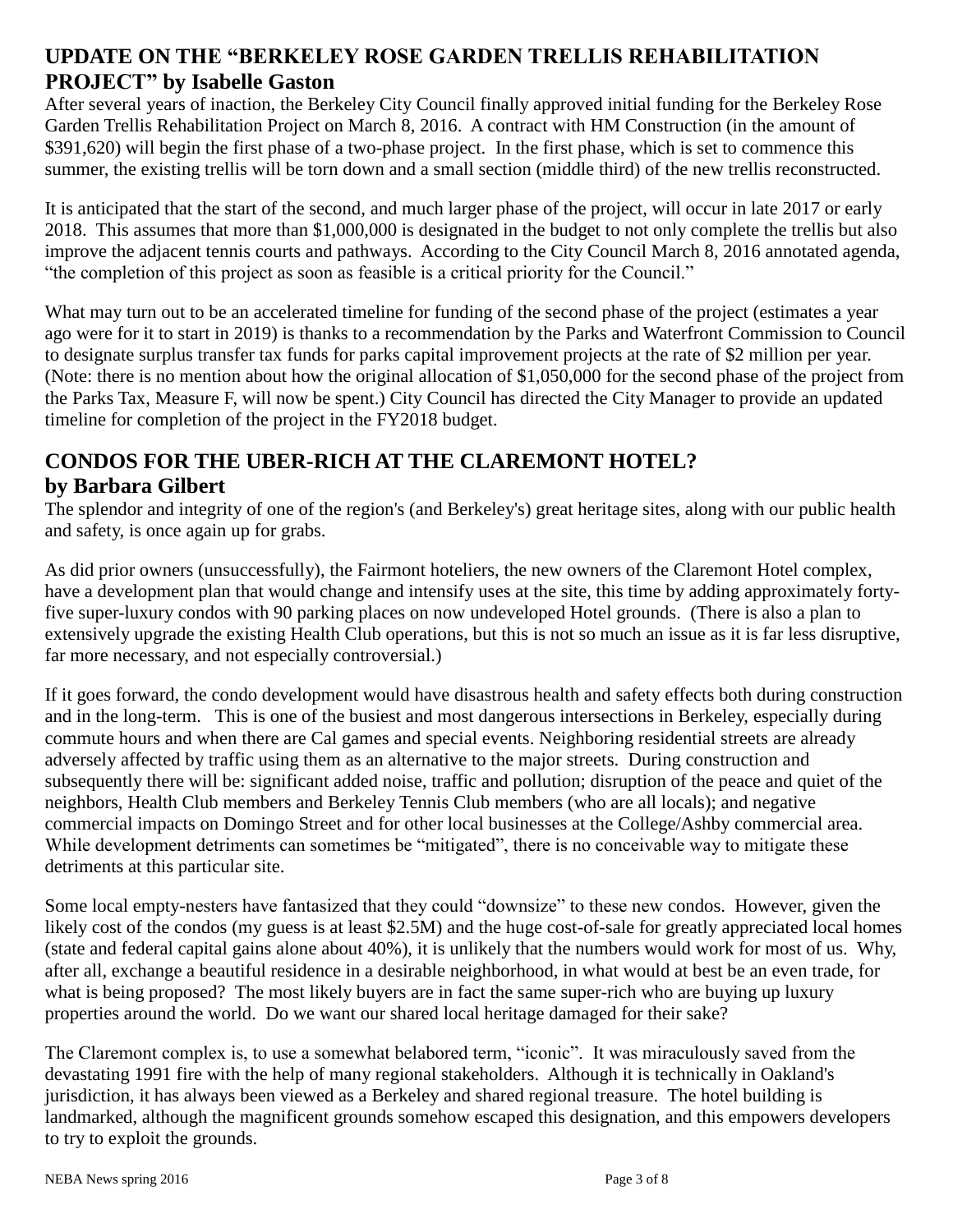If you are interested in joining or supporting a group of concerned Berkeley and Oakland residents, please contact Rani Marx at [r\\_marx@pacbell.net.](r_marx@pacbell.net)

#### **BERKELEY'S FISCAL CONDITION IS NOT GOOD! REALLY! by Barbara Gilbert**

Berkeley's fiscal condition is analogous to the global climate condition—not at all good, moving in the wrong direction, and portending eventual disaster. The City however, has somehow managed to develop a comprehensive and intricate Climate Action Plan (!) but not a Fiscal Action Plan.

For the last ten years at least, there have been numerous fiscal warnings and analyses from a wide variety of sources—City Managers Kamlarz and Daniel, the City Auditor, concerned citizens including myself, Zelda Bronstein and Isabelle Gaston, outside consultants and auditors, the Committee for FACTS and Berkeley Budget SOS, and the NEBA Newsletter, among others. Yet nothing has substantively improved and many aspects have worsened.

The City has about \$1 billion in unfunded liabilities (half for employees and half for infrastructure), no meaningful way to pay these down, and, in the most recent labor negotiations (discussed below) has worsened the situation dramatically by awarding very large employee compensation increases. As former City Manager Phil Kamlarz stated, way back when, in the City's 2008-2009 Budget Book cover letter "...the only method to effectively eliminate the City's structural deficit is through cost reductions—primarily through controlling labor costs, since employee salary and benefits make up 77% of the City's operating budget".

How has our worsening fiscal situation impacted the community? There are far fewer amenities and services available in our town. We have lost swimming pools, the pier, much of the Rose Garden, Iceland, swathes of John Hinkel Park, use of the landmarked Old City Hall, and the West Berkeley Senior Center. Most other public structures are in seriously deteriorated condition and too dangerous to use in an earthquake. At the rate we are going it will take many many years and dollars to upgrade our street infrastructure, by which point we'll have to start all over again as the "new" streets age. Since there are fewer City employees (with the cost per remaining employee having grown astronomically), less service is necessarily being provided in each service category, such as police, fire, social services, public works, etc., despite some purported marginal increases in so-called service efficiency and customer care. The worsening fiscal situation, while not being addressed in a meaningful way through controlling labor costs, has nevertheless incentivized our officials to nickel and dime residents with annoyingly higher costs to park a car, pay off a parking ticket, get a permit, and get rid of trash, and to justify this constant money-grabbing with climate change and spurious fiscal rhetoric. Many non-profit agencies serving needy community members have to literally beg for tiny \$ amounts just to keep afloat, while the City gives incredible perks to its own employees.

Berkeley's fiscal condition encompasses many diverse but inter-related causes, summarized below.

#### **The Demographics of Unlimited Demand**

The City has limited space and money, but, unlike most other local cities, is subject to unlimited and vociferous demands. There is a large and growing population of "dependents", i.e. those who need, want, and/or demand goods and services, but do not or cannot pay toward their provision. In this category are about 45,000 college level students, close to 1,000 regular homeless persons, low-income residents, and housing-poor renters. One might also add the University of California itself which receives about \$20 million in free services, the hundreds of local nonprofit organizations and NGO's which pay no property taxes and often receive City money to operate and to build (where are all the philanthropists who used to fund such groups?), and for-profit property developers who sometimes receive dubious subsidies.

#### **Excessive and Irresponsible Labor Contracts**

This subject is hard to discuss rationally without being labeled anti-union. For the record I would like to see reasonable achievable universal benefits for all Americans a la Bernie Sanders and Scandinavia--but the City's compensation levels, especially regarding benefits, are so high that they dwarf those of most other Berkeley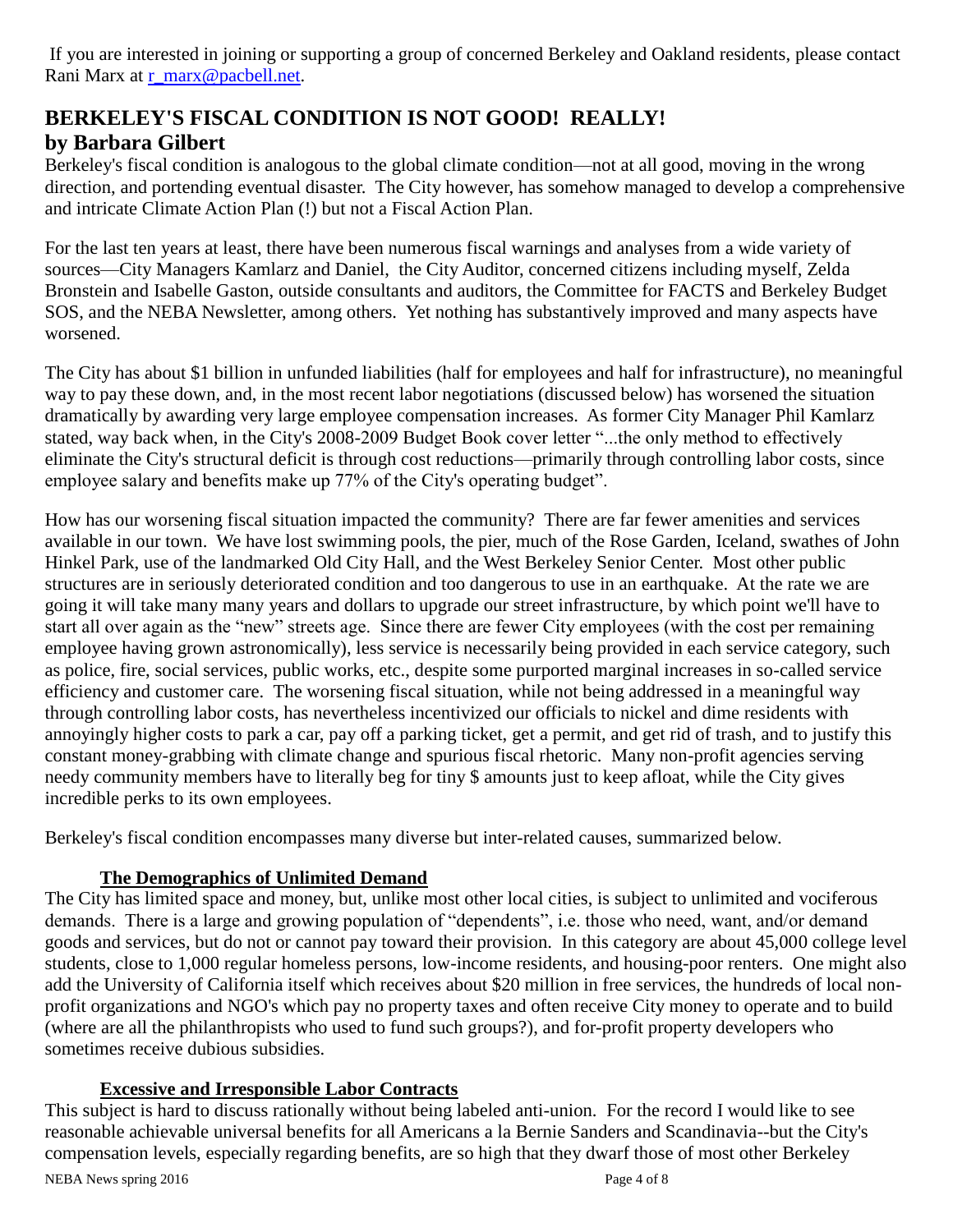residents and middle-class Americans, starve out other public goods and services, and make unachievable a workable long-term fiscal remedy that is fair to all stakeholders. City unions and their enablers spout their own version of "trickle down" economics—just give us everything and somehow the benefits will eventually trickle down to the rest of us.

For an enlightening list of compensation for each City employee in 2014 (now much higher!), I refer readers to <http://www.mercurynews.com/salaries/bay-area/2014> To give a few examples: a Building Maintenance Mechanic then had a base salary of \$70,117, City-paid benefits of \$64, 347, for a total compensation of \$134, 464. A Psychiatrist Supervisor had a base salary of \$198,082, City-paid benefits of \$95,461, for a total compensation of \$293,543. For a real shocker, check out the total compensation of Fire Department employees and remember that these employees work one 48 hour shift and then get 96 hours off (four 24 hour days off) for a total working month of ten days on and twenty days off.+

Note that these City employee benefits are not taxable, so each City employee is effectively shorting the State of California and the IRS of substantial tax revenue. Not Donald Trump perhaps, but a pretty special deal unavailable to the rest of us, and one that has been extended in the most recent contract deals. It should also be noted that City employees have deluxe "cradle to grave" benefits—free or just about free health care for life (e.g. \$5 co-pay on prescriptions), guaranteed inflation-adjusted retirement, employer paid life insurance, almost 100% job security, health club membership, disability insurance, plenty of leave and vacation time, counselling.

The most recent round of labor contracts covers various one to three year periods between fiscal years 2015 and 2018. Frankly, they are presented in such a confusing way (another issue, Fiscal Non-Transparency!) that I am hard-pressed to describe them. Suffice it to say that these contracts include: no contributions to health care premiums and no new co-pays, substantial salary increases, some payment increases by employees toward their PERS benefits (previously paid in full or in part by City) that are, however, set up to start only at the last year of the contract term and also to avoid state and federal taxation. Some examples: over three fiscal years ending June 2018, SEIU manual, clerical and paraprofessional workers, excluding refuse workers, will receive a compounding salary increase of about 14% plus a one-time \$723 bonus; refuse workers will get about an 18% salary increase plus a \$723 bonus; in year 3, all these employees will start to contribute 8% to the Employer Share of City's CALPERS cost; by having employees contribute to the Employer rather than the Employee portion, I believe this enables qualification of the contribution as a further tax-free benefit. Berkeley firefighters will receive over the two fiscal years ending June 2017, a compounding 4.5% salary increase with larger increases (about 7%) to those trained in water rescue and to long-term employees with over 24 years of service; starting in the last year only, firefighters to contribute 2% toward the Employer PERS cost.

Here is a shocking and revealing tidbit. With respect to SEIU employees, the City was able to re-negotiate its health insurance contract to provide the same level of insurance at a \$3 million saving. Great! However, instead of putting that saving in our General Fund to pay for vital municipal needs, in a special "side-letter" agreement between City and SEIU Local 1021, \$1,672, 000 was paid out as immediate \$4000 bonuses to over 400 SEIU members and \$1,359, 587 was put toward unfunded SEIU retirement health plan liabilities.

The net budget effect of the most recent round of labor contracts (excluding however two as-yet unfinalized contracts, which will unquestionably make matters worse) is a General Fund projected deficit of \$4.6 million plus in 2018 rising to \$7.6 million plus in 2020. There will also be similar negative effects on the \$200 million "special fund" budgets (explained below).

#### **Other Fiscal Irregularities**

Aside from our \$1 billion in unfunded liabilities, excessive labor costs, and shrinking provision of City goods and services, there are other related fiscal problems.

#### **Inadequate \$ Reserve and No Reserve Policy**

The total City all-funds annual budget (General Fund plus so-called Special Funds) approaches \$362 million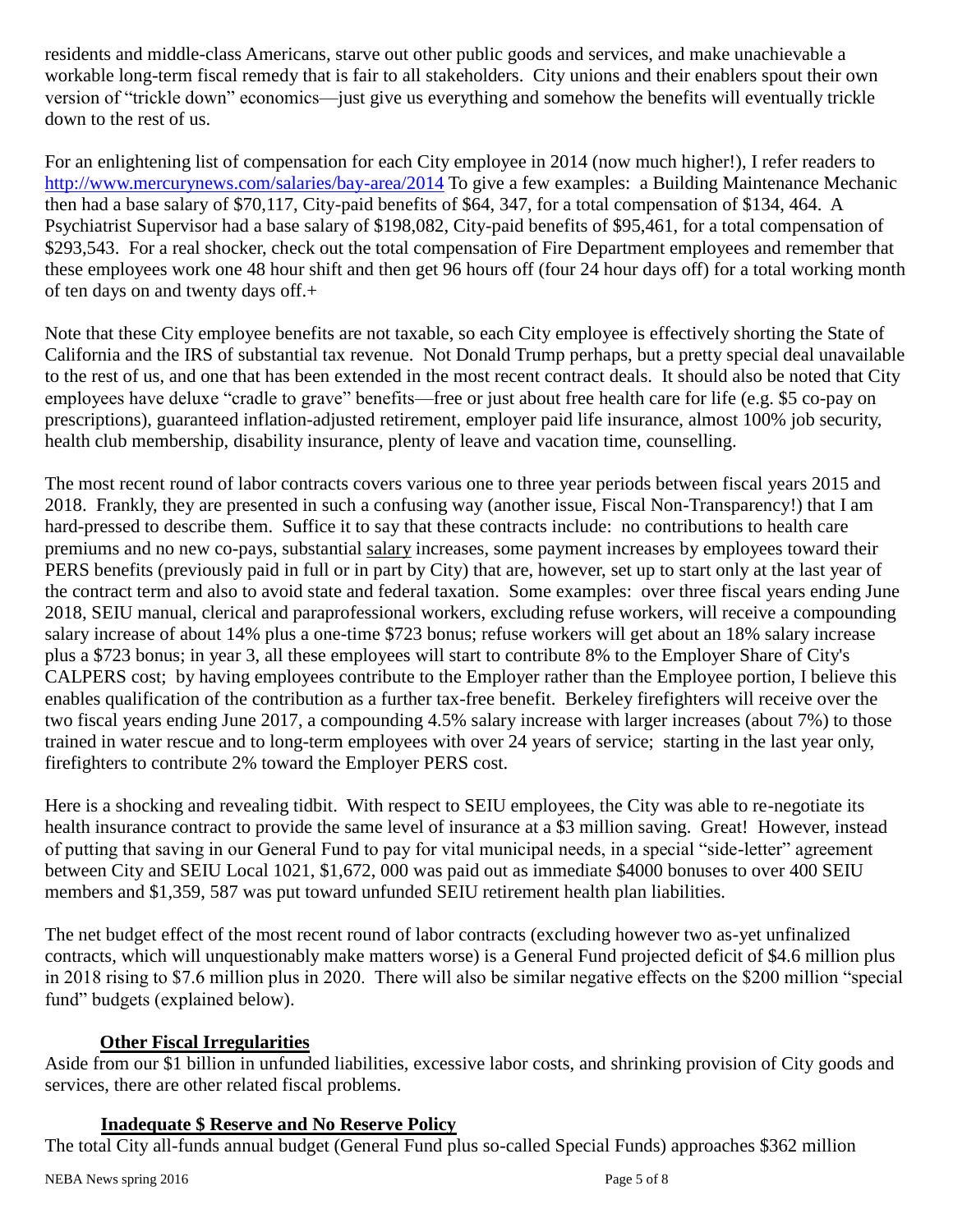annually. The General Fund encompasses about \$162 million annually and the Special Funds encompass the remaining \$200 million. Although the General and Special Funds are often identified and treated separately, together they are needed and integral to funding ongoing City services, employees, and functions. The main difference is that police and fire services are paid via the General Fund while most other services operate via special "accounts" with caches of funds "reserved" for various functions, such as streetlights, refuse, park maintenance, etc. Basically, the distinction between the General and Special Funds is spurious when it comes to understanding the City's finances, and many other local governments have no such distinction and fund most everything through their General Fund.

A municipal "Reserve Fund" , or "rainy day fund" is money set aside to ensure government's ability to maintain vital community services during times of economic uncertainty or decline, emergencies, catastrophes (such as earthquake, flooding, or fire), or an extreme special pressing need that may unexpectedly arise. When Reserve funds are spent down, the expectation is that they will be replaced as soon as possible. The Reserve Fund is supposed to be distinctly separate from moneys set-aside for unfunded liabilities (pensions, infrastructure).

By professional municipal finance standards (Government Association of Finance Officers, GFOA), a minimum reserve level of 16.7% of the General Fund budget is recommended even when there are no special risks, such as earthquakes. (When the total municipal budget vastly exceeds the General Fund budget, as in Berkeley, one must assume that the reserve level should apply to the total budget). Right now, Berkeley's target reserve level is only 8% of the General Fund, or \$13 million. At the minimum recommended 16.7% level, it would be \$27 million; to cover the entire \$362 million City budget, we would need to set aside \$60.5 million for minimum coverage.

According to the City Auditor, "Berkeley's general fund reserve policy lacks all of the core elements recommended by the GFOA". Further, our City officials have barely begun the necessary discussion of the Reserve situation, and at Council meetings of February 23, 2016 and March 15, 2016 effectively cut short the excellent report of the City Auditor and referred the matter for further study. I have long noticed that the City Auditor is not a particularly welcome presence at Council meetings, since she is usually a bearer of (truthful) bad news.

#### **City Credit Rating Not at the Top**

Berkeley's bond rating at AA+ is Good, but could be better (Strong, AAA). The rating will affect the City's cost to finance new bonds (and hence the cost to taxpayers), especially important this year as the City is likely to float a \$100M infrastructure bond in November. Per the City Auditor, to get the top AAA rating, the City would absolutely have to have a formal policy and plan to address our unfunded pension liabilities, which of course is needed anyway to plan our fiscal future. Needless to say, there is no formal policy or plan in the works.

#### **Uncertainty as to Future PERS Contribution Requirements**

The PERS system operates on the assumption of a 7.5% rate of return on investments, and bases its required City contributions on this estimate. Given the sluggish performance of the stock market over the last two years and the possibility of a downturn, it is likely that the actual returns will be much lower and a compensatory required City contribution will be instituted. Many experts have suggested that a 4.5% rate of return would be a more appropriate assumption. Further, it is unclear if the City has factored in the PERS cost of recent increases in City employee PERSable salaries.

#### **Lack of Clarity and Transparency in Presentation of Fiscal Issues**

I have been closely following City matters for almost twenty years, especially fiscal matters, and I can still barely decipher the City budget, Council reports, and labor contracts with respect to the global impact on our City's fiscal condition. The best of these reports occur only every two years, Projections of Future Liabilities, with the next one due in early 2017. (We can thank Berkeley Budget SOS and the Committee for FACTS for spurring the production of these reports, with a ballot measure that secured almost 40% approval and incentivized Council to ask for such a report). Reports from the City Auditor and the City's Finance Manager are also occasionally helpful. But for the most part, contracts are signed, money is spent, deals are made without any simultaneous information and projections as to how they affect the City's overall fiscal condition.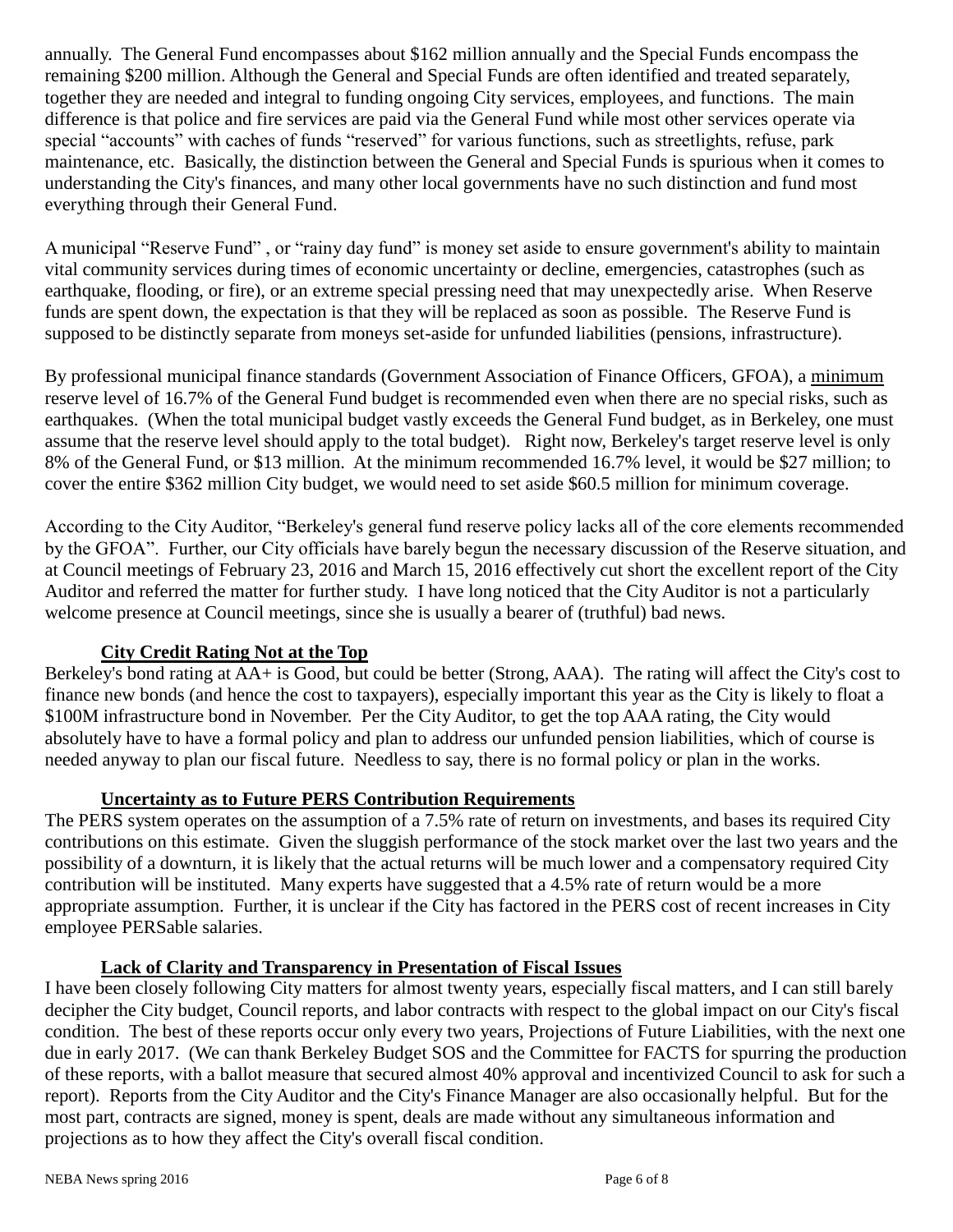#### **No Citizen Oversight**

The City has about fifty citizen boards and commissions. We once had a Citizens Budget Review Commission but this was summarily eliminated by Council in April 2005 after it had questioned aspects of the November 2004 City tax measures. We still need, more than ever, a panel composed of citizens and experts to receive pertinent fiscal information on an ongoing basis, work through issues, inform and advise our Council and residents, and provide community education and leadership.

#### **Voters Apathetic and Disinterested in Fiscal Matters**

In the recent voter survey conducted in conjunction with potential November tax measures, an amazing 64% of likely voters felt that things in Berkeley are going in the right direction and that City services are good to excellent. Only 4% felt that managing the City budget was an important issue. With numbers like this it is no wonder that our officials don't feel pressed to take any serious fiscal action. I can only conclude that our residents want to believe that we are "the best" in "the best of all possible worlds". Pessimism and doomsaying is apparently not an acceptable attitude, a la Herbert Hoover. Many newcomers and younger folks do not miss the disappeared amenities and services they never even knew and their standards for the good life in a good community with good government must simply be lower. Understanding budgets is not fun nor easy nor necessarily "progressive", particularly if understanding will indicate the necessity for difficult actions. It is much more acceptable to Berkeley voters to generically support public education, climate action, and labor unions without thinking much about taxes, costs, reserves, unfunded liabilities, credit ratings, and running out of City money.

#### **The Growth Bailout Fantasy**

Smart-growthers, developers, and their political alter-egos believe that increased population, density, growth and development will be the magic cure for all of our social, climate and fiscal woes. Somehow developer fee and other mitigations along with new resident and visitor spending will not only pay for the new needs being created but will be adequate to bail us out of our current fiscal hole. This is clearly self-serving magical thinking, and there is not a shred of evidence that such growth will ipso facto make anything better. It is simply a value/lifestyle choice disguised as necessity that is being foisted on a gullible public. Even were Berkeley's growth to continue on its current course, there is no direct connection to real sustained improvement in the way Berkeley addresses its fiscal issues.

#### **No Leadership from Council or Officials**

There is not one sitting Council member who approaches the City's fiscal condition with any level of leadership, knowledge or seriousness. The only current Council candidate so far with any credibility on this issue is Isabelle Gaston (running in District 6); I am watching, but not at all optimistic, that other fiscally credible candidates will emerge. There are some rare occasions on Council of lip service to the enormity of the fiscal problem (thank you Councilmember Maio), but mostly our Councilmembers are "full of lip". Especially in election years, our elected officials and candidates want the endorsements, contributions, and PACs from our City unions, numerous local NGO's and interest groups; they certainly don't want to face angry people who claim, for example, that the City Reserve Fund is really just a fund for the local rich, set up to deprive residents of all the goods and services to which they feel entitled (I have actually heard this statement from a regular Council attendee). Most of the people regularly faced by Council are perforce angry, alienated, and self-righteous supplicants for more public funds, and they are pandered to by several Council members.

Our City Council and the City Manager are supposed to be the prime stewards of our City's money and assets and to provide leadership on important substantive issues. They have failed miserably with respect to our fiscal condition. We are spending more money than we have, what money we have is mostly being spent on a shrinking number of active City employees and a growing number of retired City employees, and there is no workable plan or path to save us from fiscal decline and disaster.

+For a discussion of firefighter political clout, see "Firefighters' Union Owes Clout to Its Free-Spending Chief", Noam Scheiber, New York Times, October 18, 2015.